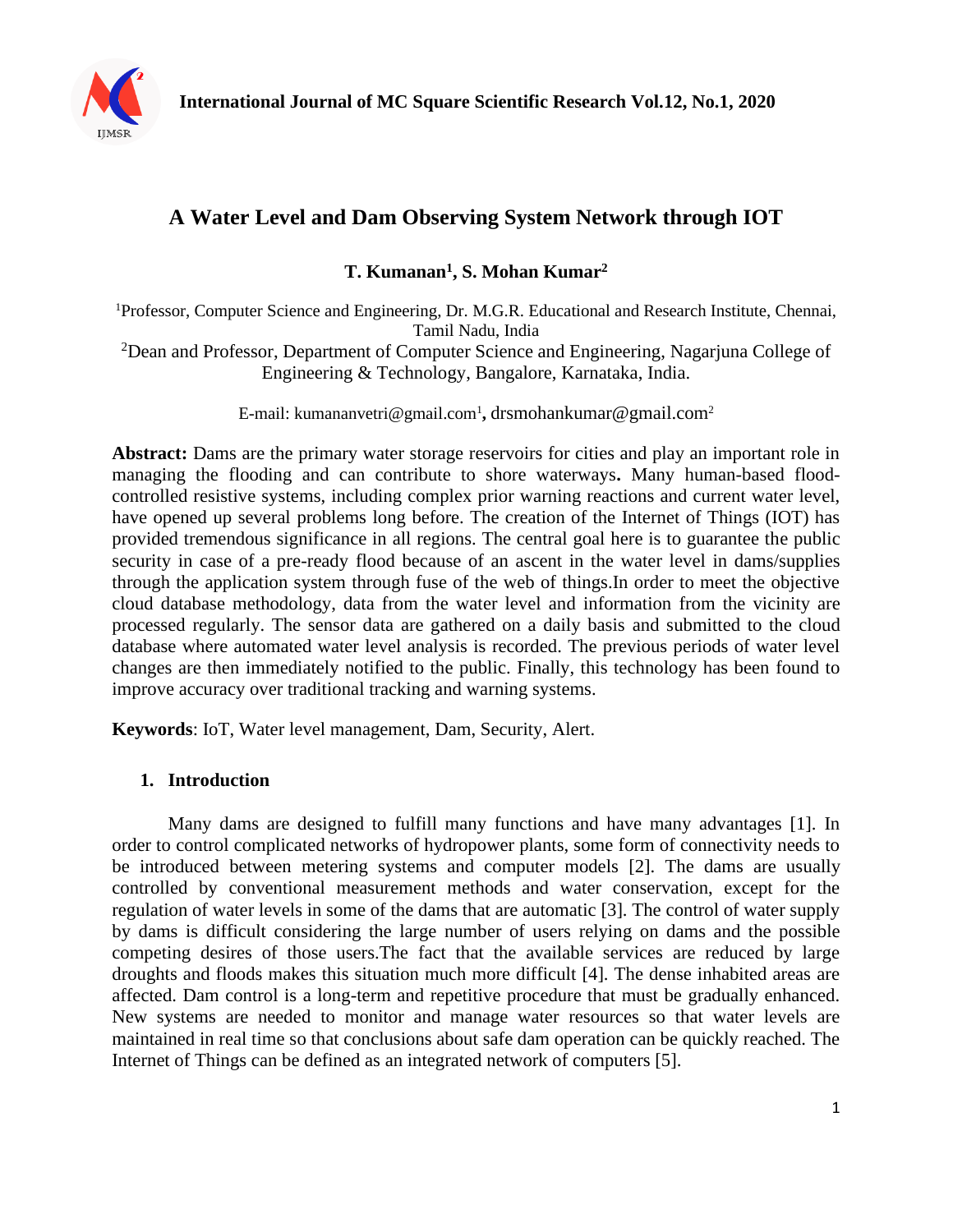

The system is composed of a range of sensors, a communication network and softwareenabled electronic devices which permit end-users to collect data reliably from time to time via the channel. Without human intervention, this device can be used to automate barrier regulation. It can also be used to collect water volumes around the country and can be used to channel water according to specifications. Luckily, get the data of water supply and fly there if run out of water lightenthe water[6]. Continuing to inspect dam protection from time to time is an effective step for maintaining dam safety [7].The use of a network of wireless sensors with knowledge to sustain dam protection helps improve the dam functionality. For sensors such as water level sensors, vibration and pressure sensors, movement on a dam wall and pressure of a dam wall into the main pipeline every minute in liters [8].

The pressure differentiators are mounted around the main pipeline in the same area and are then transmitted to the observer to monitor pressure variations as a consequence of pipeline breakage or leakage [9].When drought occurs, water can be more easily diverted across many reservoirs by taking care of the amount of water.Flash flow protection can be obtained with cameras that transmit live vides to the basin and help identify people close to the dam to monitor the areas surrounding the dams during releases of water [10].The internet hardware of Things strives to make the world of sensors intelligent and intelligent through the Internet connectivity.Data collection on the failed sensors lets us develop reliable equipment and improves the stability of the dams in turn [11].The Internet convergence of big data, cloud computing and WSN will improve the functionality of the dam further.The entire data processing is done on the cloud, allowing for easier and more confidential data collection and order issuance [12].

## **2. Literature Review**

Water or liquid level control is a very dynamic field in which several articles have discussed water-level control structures in fuzzy or neural networks. It needs water level estimation and regulation.

One of the simplest methods of calculating water level is by the use of immiscible pressure transducers (humidified sensors). This is why it is commonly used in remote locations for ad hoc deployments and installations.It must be installed in a fixed position and must always be completely submerged in water [13]. It develops the idea of applying a pressing hydrostatic pressure determined by the station data logger to a pressure, degree and outflow, which transforms mechanical motion into an electrical signal.

Now one day, the legislation on the safety of large dams depends primarily on measuring some considerable numbers, such as real and relative displacement, concrete strains and pressures, foundation releases and visual inspections of the dam structures. The study of calculated data is contrasted with the effects of statistical or physical simulations of some dams and is helpful in assessing structural protection.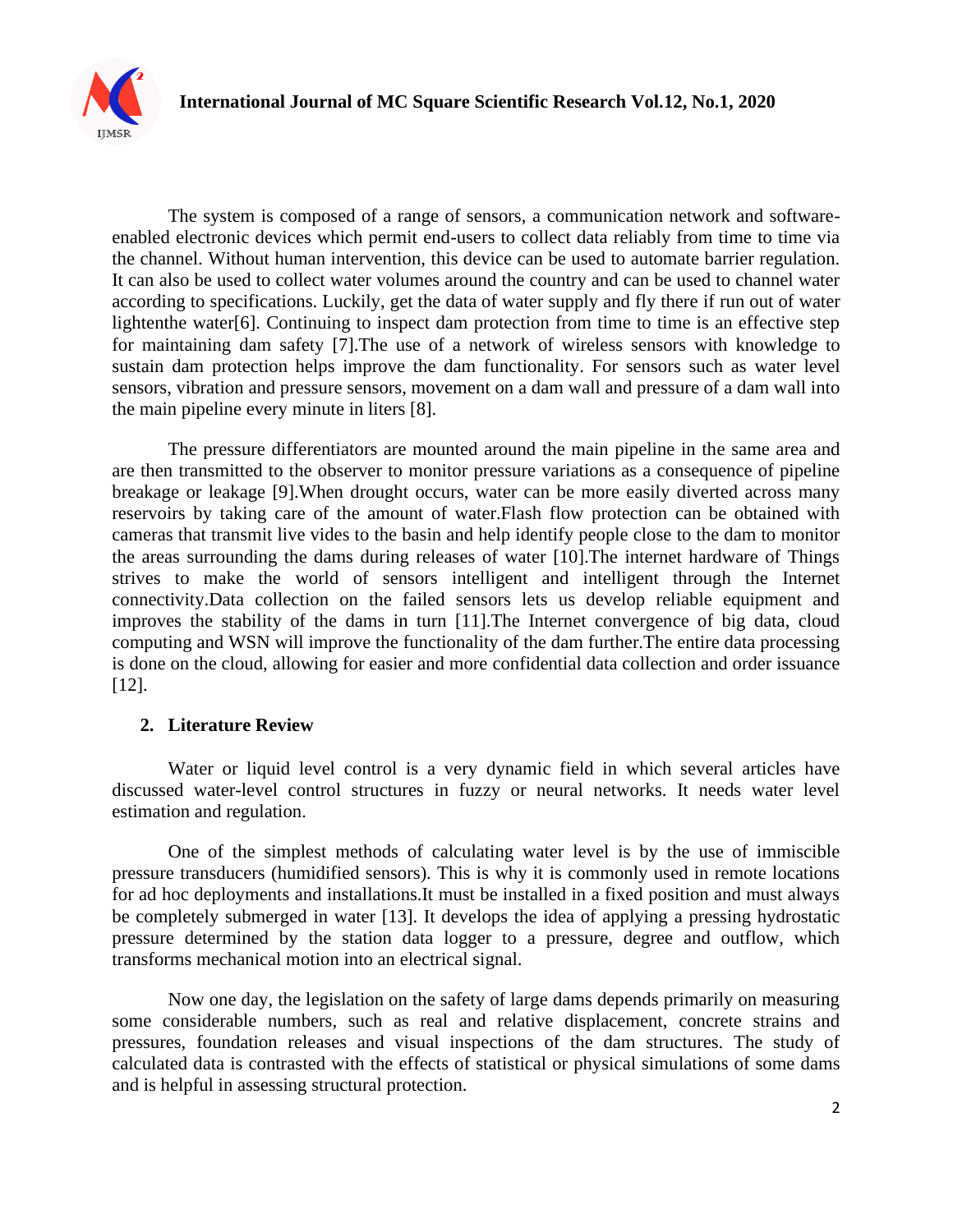

However a method called weir is used by the South East River to regulate water in the Teise River. A weir is simply a riverside dam that changes the flux [14]. In most cases weirs are built as a horizontal barrier over a river width that pools water behind them while allowing it to flow continuously across the head of the river. Weirs are also used for flood control and discharge assessment [15].

An additional water level measurement monitoring system consisting of an ultrasonic sensor, a PIC, and a GSM module has been developed.Ultrasonic sensor is the distance to the surface of the sensor.The integrated GSM module advises the implementation of a control device to alert the individual responsible to the critical amount of water, and the water turns off the pump automatically through the short message service (SMS).The level of water can be controlled when desired.

#### **Proposed Method**

The machine proposed contains many sensors, such as the water flow sensor, water level sensor and ultrasonic sensor. The sensors are mechanically quantities and this data transmitter displays quantities such as vibration, low or high water temperatures, etc., according to the data supplied to the microcontroller via wireless LCD monitor. There is an advanced option to open the dam sluice gate with water. IoT used by IoT wireless technology for the transfer of this data over long distances. IoT will be used for gathering and transmitting this information to the PC and for closer protection. The device would produce immediate notice of abrupt changes in temperature, such as quick rises in water level and significant changes in android vibration values.It is abrupt dam water shifts that should be implemented that definitely help to avoid floods and other damage. The water level indicator design is also an improvement in technology for transmitting data and collected by the governing authorities. When water levels hit a critical level, the devices also warn that urgent action will be taken. The machine can be found on the banks of the canal, in lowland districts, in the dam and in the far village.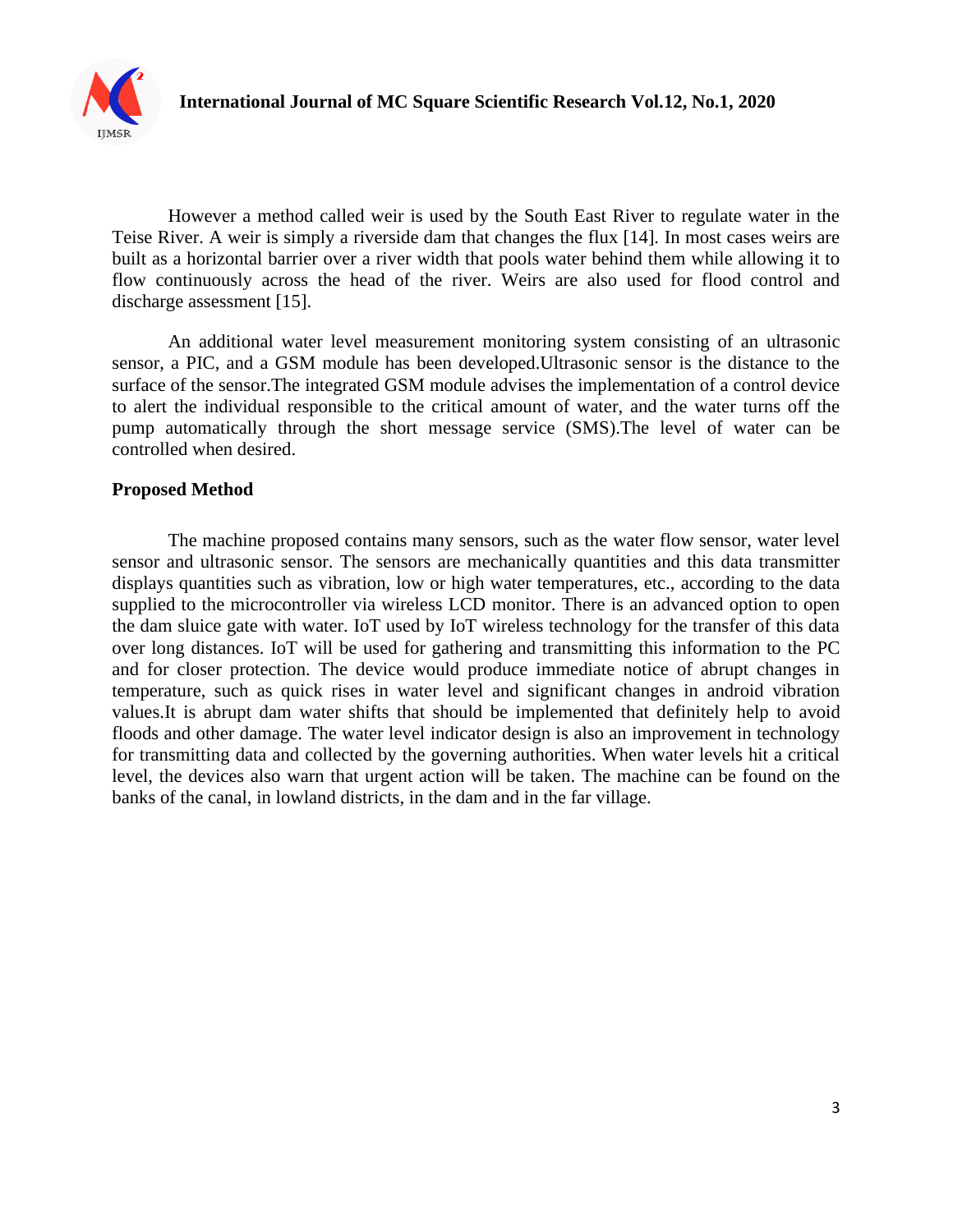



**Figure 1:** Design of the system

The proposed framework would develop a real-time water surveillance system for water level and water pollution assessment using IOT.Statistics and history of water flow values and adjustment of water level during the time span necessary for device Selection of sensors and other elements, including mechanical and electrical parameters, correspondence to site of installation. Figure 1 shows the block diagram of the system.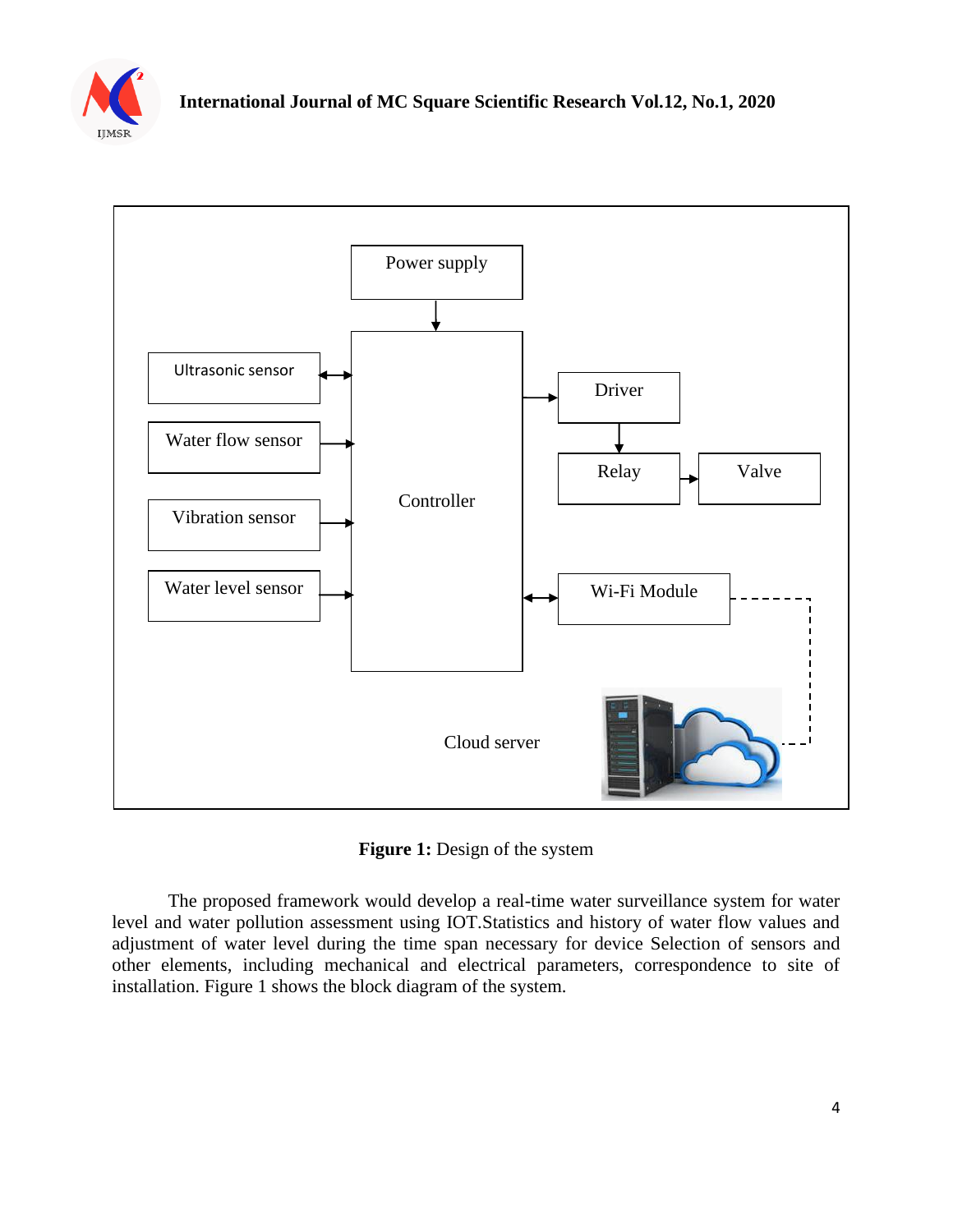

#### **Results**

The effects received with inside the above mentioned goal encapsulates each tracking water degree for each level of degree growth in dam/reservoirs and pre-alert warning for the level clever water degree growth to the public. The results achieved in the above-mentioned target encompass both the level of water monitoring in each stage of the level rise in dam/reservoirs and pre-alert caution for the public increase in the wise level.



**Figure 2:** Hardware design of the system.

The study's results provided the exactness and viability of the water level of the IoTbased reservoir. The big rise in water levels is acknowledged and warned by the use of rising innovations to protect people's livelihoods. More analysis on the scheme provides yields for the draining of dam water. The hardware device architecture is seen in Figure 2.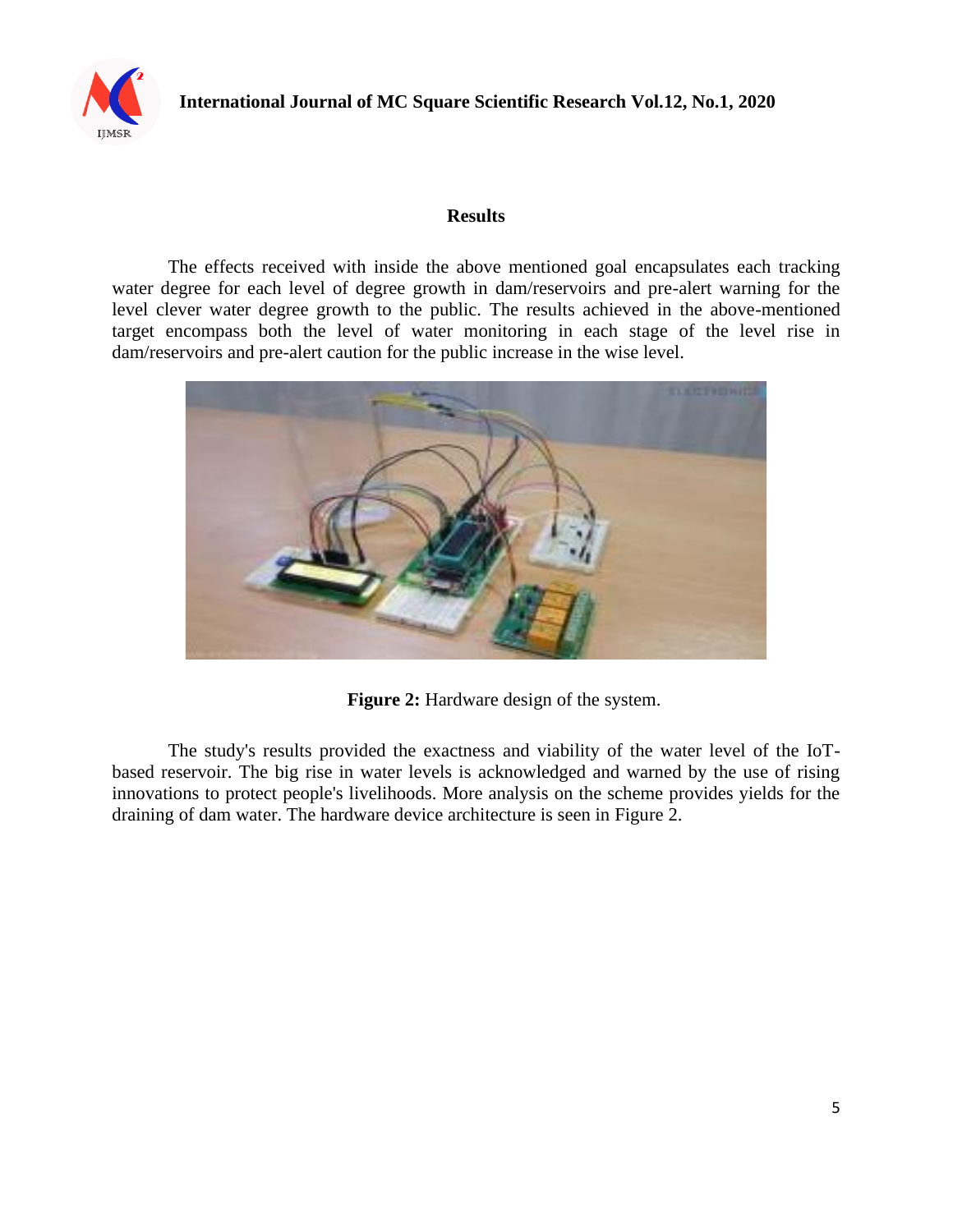

| Second Node: SWCUDIC CM |
|-------------------------|
| First Node: 3cubic cm   |
| Second Node:30cubic cm  |
| First Node:3cubic cm    |
| First Node: Zcubic cm   |
| Second Node:30cubic cm  |
| First Node: Zcubic cm   |
| Second Node:30cubic cm  |
| First Node: Zcubic cm   |
| Second Node: 30cubic cm |
| First Node:Zcubic cm    |
| First Node: Zcubic cm   |
| Second Node:30cubic cm  |
| First Node: Zcubic cm   |
| Second Node: 30cubic cm |
| First Node:Zcubic cm    |
| Second Node: 30cubic cm |
| First Node: Zcubic cm   |
| Eirst Node: Zcubic cm   |
| Second Node:30cubic cm  |
| First Node:2cubic cm    |

**Figure 3:** Ultrasonic sensor reading

The prototype implementation of short range controlling is executed as above and the prolonged range communication is under progress. Figure 3 shows the Ultrasonic sensor reading.



**Figure 4:** Cloud server result

The large increase in the aquatic phase is cited and warned by the public as it uses the evolving era to protect people's livelihoods in this habitat. Next, take a look at what the machine suggests to the crop a runoff of dam water. Figure 4 shows the cloud server results.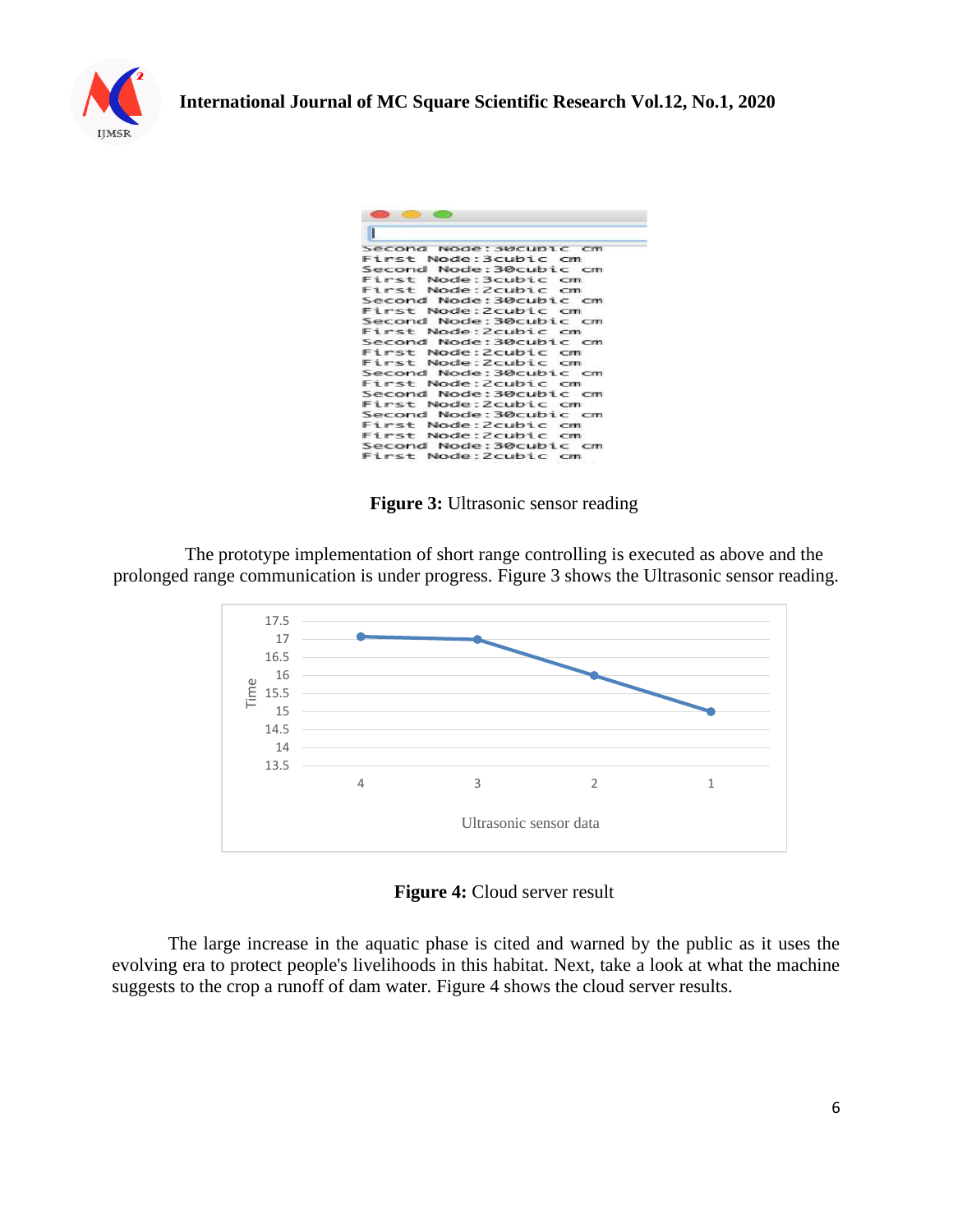

# **Conclusion**

The growth of IoT platforms in various fields is Property damage due to natural and manmade disasters. Key Benefits Romanoff IoT High-perfect fidelity and photorealistic data pave the way for dynamic security hermeneutics. Reception of new innovation provide with a thought of what has occurred. This device lets dams know the specifications for the dam by way of monitor and Web portals without testing them manually. The speed of data transfer is also high and the risk of real-time error is smaller. This device can be built on any dam and a web portal is accurate and cheaper and can provide comprehensive parameters of any dam in India. As part of this initiative, theoretically implementing the new technology, such as Internet material and wireless interface sensor, along with dam protection management software networks. Combining this hardware and software increases dam functionality. If the need for ways to link information system to life increases, sensor technology, computing technology and Networking technologies together advance.

# **Reference**

- 1. Shamsudheen S. Smart Agriculture Using IOT. International Journal of MC Square Scientific Research. 2019 Dec 27;11(4):25-33.
- 2. Hameed MA, Ahmed SH, Saeed AT, Sana AM. An Efficient Model for Increasing Reliability and Security of Internet of Things Applications in Iraq. Journal of Computational and Theoretical Nanoscience. 2019 Mar 1;16(3):869-73.
- 3. Hameed, K.L. and Barnouti, N.H., 2019, June. Electricity Monitoring and Controlling IoT Smart System. In *2019 International Engineering Conference (IEC)* (pp. 182-187). IEEE.
- 4. Joseph C. Remote Monitoring of Garbage Bins Using Internet of Things. Indian Journal of Public Health Research & Development. 2017 Oct 1;8(4).
- 5. Yuvaraju M, Divya D, Abirami A. Android Application Based Live Health Care Monitoring System. International Journal of MC Square Scientific Research. 2017 Mar 27;9(1):163-70.
- 6. Ramabhilash SO, Singh SK. A Semi-Autonomous Coal Mine Monitoring Security System Based on Wireless Control Using RTOS. Indonesian Journal of Electrical Engineering and Computer Science. 2018 Jan;9(1):33-5.
- 7. Jazmín PQ, Fabiola GL, Bernabe CN, Javier VC, Jacqueline QK, Torres AG. Feedback: Tool of Staff Performance Evaluation Case Study: Institute of Assistance.
- 8. Tlabakwe S, Govender R. An Investigation into the Factors that Impact Successful Implementation of the Department of Higher Education and Training Skills Development at a College.